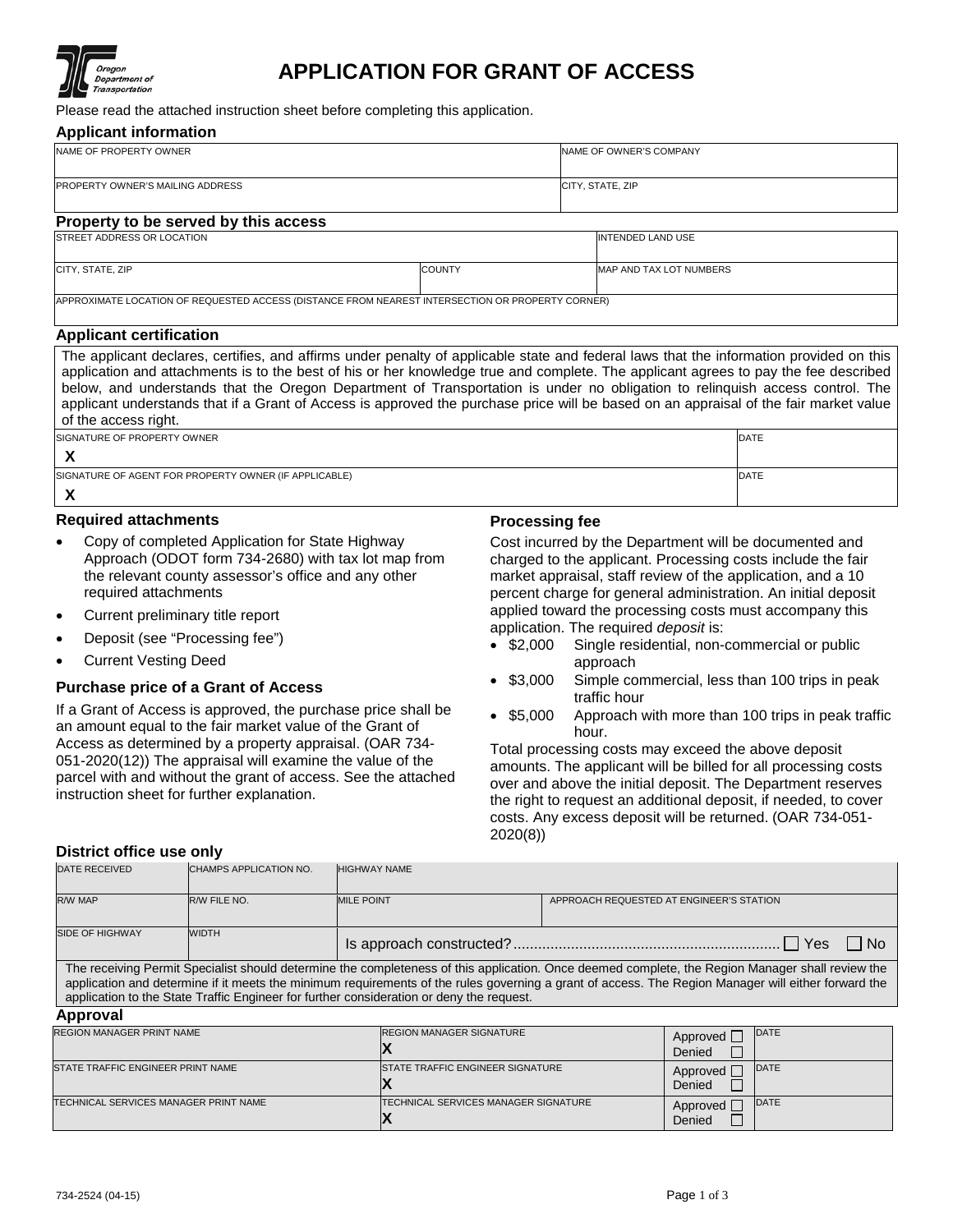

# **APPLICATION FOR GRANT OF ACCESS Instructions**

Please read these instructions before completing the attached application.

Applicants are advised to meet with Oregon Department of Transportation (ODOT) staff when pursuing a Grant of Access. We welcome the opportunity to answer your questions about the process and the associated fees.

**Please read** the following explanation of ODOT's Grant of Access process before submitting the application. Before we can process your request, we must have your completed application form along with the required attachments. Please submit these items to an ODOT District Office.

A Grant of Access allows access to a highway where the abutting property currently does not have the right of access. A grant of access is required to remove access restrictions such as farm crossing and farm access restrictions on existing reservations of access. A grant of access is also required to change a use restriction on existing reservations if such change would result in an expansion of the use by adding more trips or different types of traffic to the highway. Further explanations may be found in Oregon Administrative Rules (OAR) Chapter 734 Division 51. (http://arcweb.sos.state.or.us)

Before a **Permit to Construct** and a **Permit to Operate, Maintain and Use a State Highway Approach** can be issued, the landowner must hold the right to access the state highway. ODOT's authority to control access is established in Oregon Revised Statute (ORS) Chapter 374.

## **Circumstances under which a Grant of Access may be allowed**

ODOT may sell back the right of access when it is no longer needed or where an approach would prove to be a benefit to the state highway. In most cases, ODOT acquired the right of access to protect the highway from the impacts of vehicles entering and exiting the roadway. If this still applies to the area of the highway in question, then the applicant must demonstrate that the approach will be of benefit to the highway.

The department has identified some situations where a new approach could potentially benefit the highway, such as:

- Where existing rights of access can be relocated, controlled, and/or combined; or
- Where operations could be improved through off-system connectivity, traffic diversions, or other traffic engineering techniques.

If the grant of access is approved, the applicant must purchase the access right at fair market values. The purchase price is determined by the difference in the fair market value of the property before and after the access right is granted.

## **Grant of Access process timeline**

Depending on the complexity of the application, the entire grant of access process can take six to 12 months. The grant of access process proceeds in the following manner:

1. The applicant receives a letter from ODOT notifying them that the Application for State Highway Approach has been rejected because no access rights to the abutting property exist at the location where the approach was requested. The letter asks the applicant to contact the District Office should they choose to pursue the possibility of acquiring the access rights through a Grant of Access. The District Office will explain the process and supply this application form.

If the applicant is already aware of the need to acquire access rights, the applicant must provide both an Application for State Highway Approach and the Application for a Grant of Access simultaneously to the District Office.

2. Both the completed Application for a Grant of Access and the originally completed Application for State Highway Approach should be returned to the District Office, which reviews and evaluates the request and makes a recommendation to the Region Manager with respect to approval. The requested approach must be at a location that meets the requirement for issuance of a construction permit.

3. If approval is recommended, the District Office forwards both the completed Application for a Grant of Access and the Application for State Highway Approach to the Region Manager, who will review and evaluate and make a recommendation to the State Traffic Engineer with respect to approval. The State Traffic Engineer and the Statewide Grant Review Committee (SGRC) determine the extent of supplemental documentation